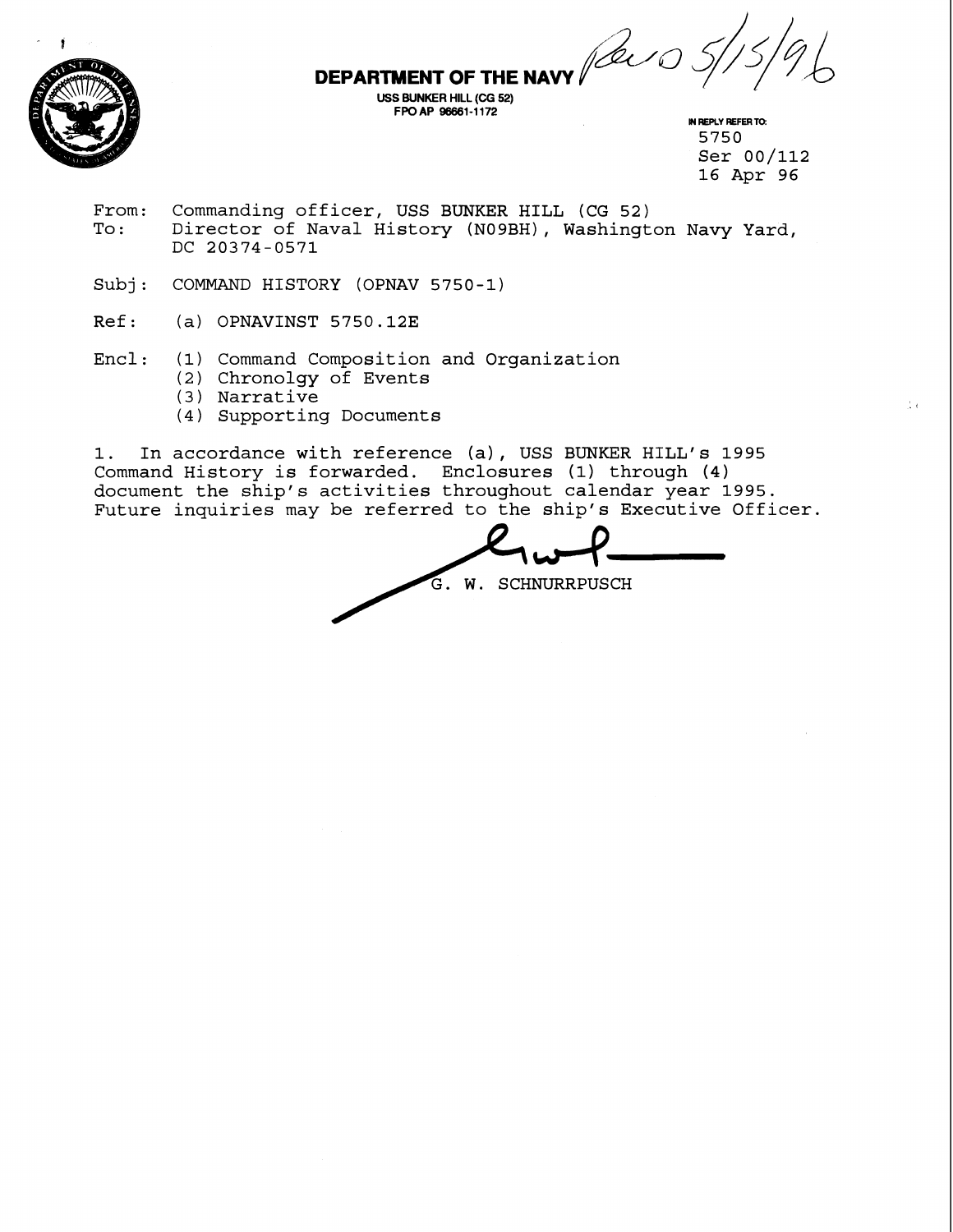## **COMMAND COMPOSITION AND ORGANIZATION**

#### MISSIONS :

| $\circ$ | Primary: | Air Warfare                              | (AW)  |
|---------|----------|------------------------------------------|-------|
|         |          | Undersea Warfare                         | (USW) |
|         |          | Surface Warfare                          | (SUW) |
|         |          | Strike Warfare                           | (STW) |
|         |          | Electronic Warfare                       | (EW)  |
|         |          | Command, Control, & Communications (CCC) |       |
|         |          | Mobility                                 | (MOB) |
| $\circ$ |          | Secondary: Intelligence                  | (INT) |
|         |          | Amphibious Warfare                       | (AMW) |
|         |          | Mine Warfare                             | (MIW) |
|         |          | Fleet Support Operations                 | (FSO) |
|         |          | Non-combat Operations                    | (NCO) |

#### ORGANIZATION:

USS BUNKER HILL is a TICONDEROGA-class, Aegis, guided missile cruiser. Throughout 1995, it served in the Throughout 1995, it served in the administrative command of the Commander, Carrier Group FIVE. As such, it operated as a major component of the Forward-Deployed Naval Force (formerly Overseas Family Residency Program) and was permanently deployed to Yokosuka, Japan.

Within the SEVENTH Fleet area of responsibility, the ship was operationally assigned to:

- o Commander, SEVENTH Fleet
- o Commander, Task Force 70/Battleforce SEVENTH Fleet
- Commander, Task Force 75/Surface Combatant Force, SEVENTH Fleet
- o Commander, Task Group 70.1/USS INDEPENDENCE Carrier Battlegroup

On deployment in the Arabian Gulf, the ship was additionally assigned to:

- o Commander, FIFTH Fleet
- o Commander, Task Force 50/Battleforce Arabian Gulf

# SUBORDINATE ORGANIZATIONS:

BUNKER HILL served as the INDEPENDENCE Carrier Battlegroup Air Warfare Commander throughout 1995 plus the Regional Air Warfare Commander within the Arabian Gulf. As such, all primary missile ships and the fighter and surveillance portions of Carrier Airwing FIVE were BUNKER HILL'S tactical responsibility for employment over water.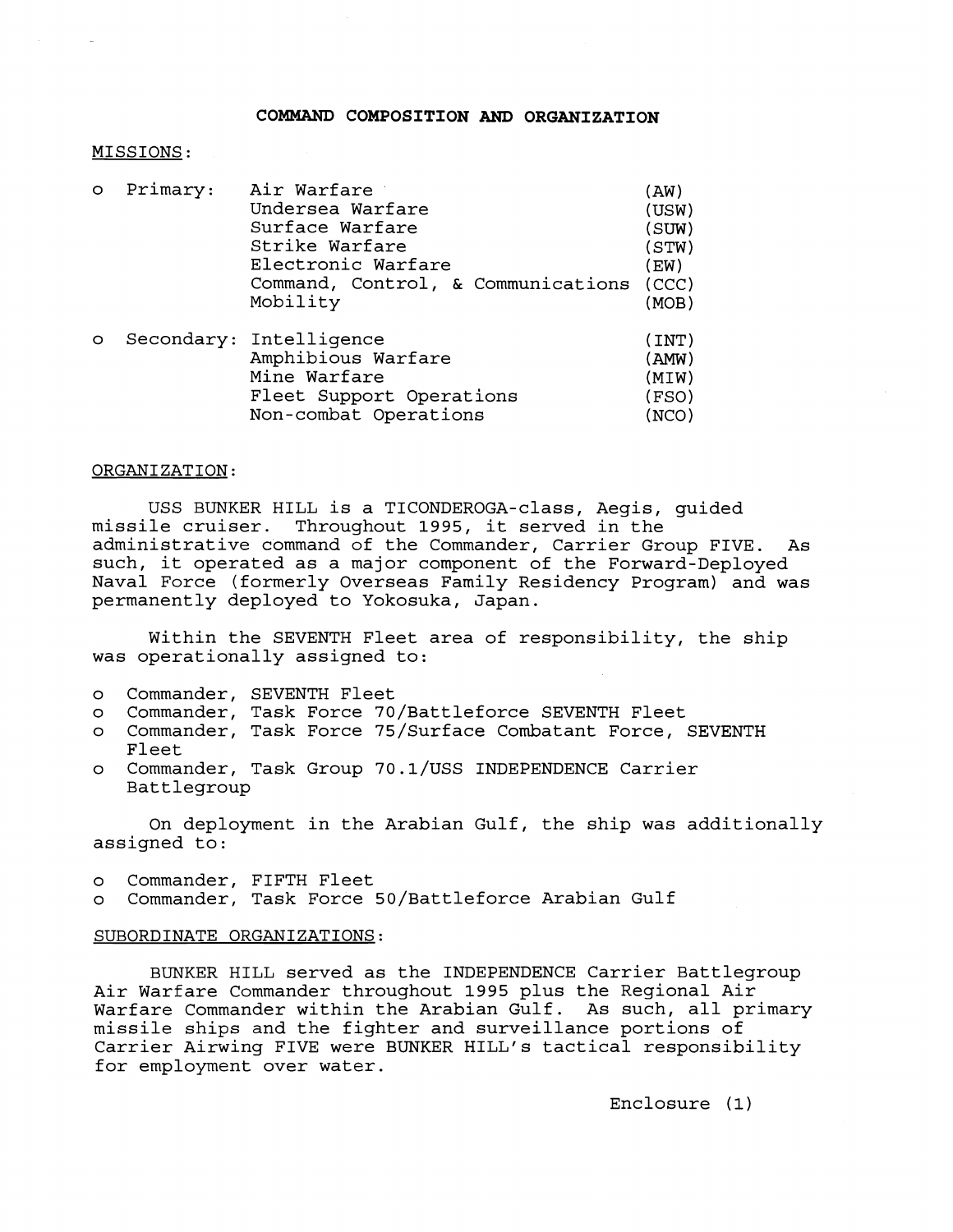During 1995, BUNKER HILL embarked Helicopter Anti-submarine Squadron Light FIVE ONE, Detachment THREE.

# DISCUSSION:

USS BUNKER HILL is one of the most capable major combatants, possessing some of the most advanced systems in the surface Navy. It is one of the premier keystones of the battlegroup's offensive and defensive capabilities. BUNKER HILL is fully capable of a broad array of missions, including:

- o providing broad area surveillance and battlespace management
- o area defense of a Navy, joint, or combined (allied) battleforce or multi-unit Surface Action Group
- o strike operations as a single unit or in command of missile and aircraft strike units
- o theater ballistic missile surveillance
- o sustained presence or combat operations in multi-threat, open ocean, or constrained littoral environments

The core of BUNKER HILL'S tactical capabilities is the Aegis Weapons System -- a state-of-the-art, computer-assisted, nearly fully integrated weapons system that can provide real-time detection, identification, acquisition, tracking, targeting, and engagement of multiple contacts in a high density battlespace. The four components of the Aegis Weapons System -- the SPY-1A Radar, the Weapons Control System, the Command and Decision System, and the Aegis Display System are each computer-assisted with AN/WK-7 computer banks. These permit the Aegis System to automatically manage the immense data presented in a multiwarfare environment, provide disciplined displays of the tactical situation, identify selected contacts, provide assessments of threat levels per contact, scheudle potential responses, and, if permitted by the command-level decison-maker, to engage many air contacts automatically. All automated decisions are subject to rules -- doctrine -- that are embedded within the Aegis system or created and activated by the ship's tactical decision-makers as needed.

While management of the air battlespace is highly automated, the ship's tactical actions in response to surface, undersea, or land attack tactical situations remain mostly independent of the Aegis Weapons System with the exception of display functions. Undersea warfare is dominated by the ship's AN/SQS-53A Sonar and MK-46 torpedoes -- ship or helo launched. Surface warfare is dominated by the Harpoon surface-to-surface cruise missiles and SM-2 missiles in surface mode, backed by the 5"/54 cal guns. Land attack is dominated by the Tomahawk Land Attack Missile battery.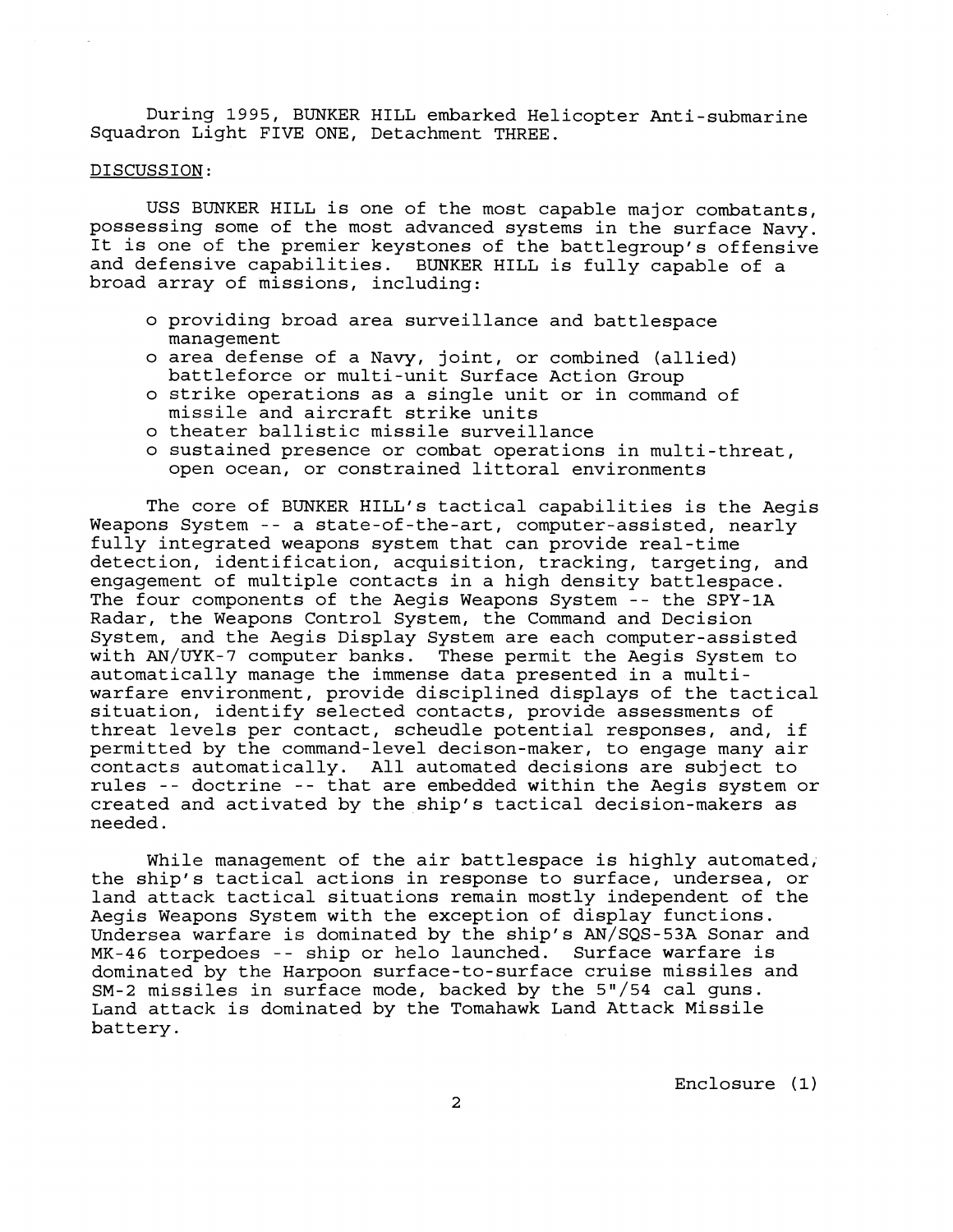All warfare areas are highly integrated with the ship's command and control systems plus its electronic warfare capabilities. As a result, any tactical action by BUNKER HILL is very likely to be an integrated mix of ship's sensors and weapons, other ships' systems, and carrier-based or land-based tactical aircraft. BUNKER HILL is as much a command platform as it is a weapons platform.

The heart of the ship's main propulsion capability lies within its four LM-2500 Gas Turbine Engines and twin shafts with Controllable Reversible Pitch Propellers. These can drive the ship through the water at speeds in excess of 30 knots and stop the ship from any speed in about less than two ship lengths.

An electricity-intensive ship, BUNKER HILL'S power is provided by three Allison 501-K17 Gas Turbine Generators, each producing 2500 KW and 4000 amps of electrical power.

The ship's most valuable adjunct system is its embarked Light Airborne Multi-Purpose System (LAMPS) -- the two SH-GOB Seahawk helicopters. Multi-mission capable, these helos extend the ship's surface and undersea sensor ranges well beyond the horizon and can deliver two MK-46 torpedoes per sortie. They are used extensively for surface contact management and possess their own datalink for communications and sensor management from the ship.

The ship has a complement of 35 officers, 33 CPOs, and 333 enlisted crewmen, including aviation detachment, cryptologic, and other various embarked personnel. The ship is always "full."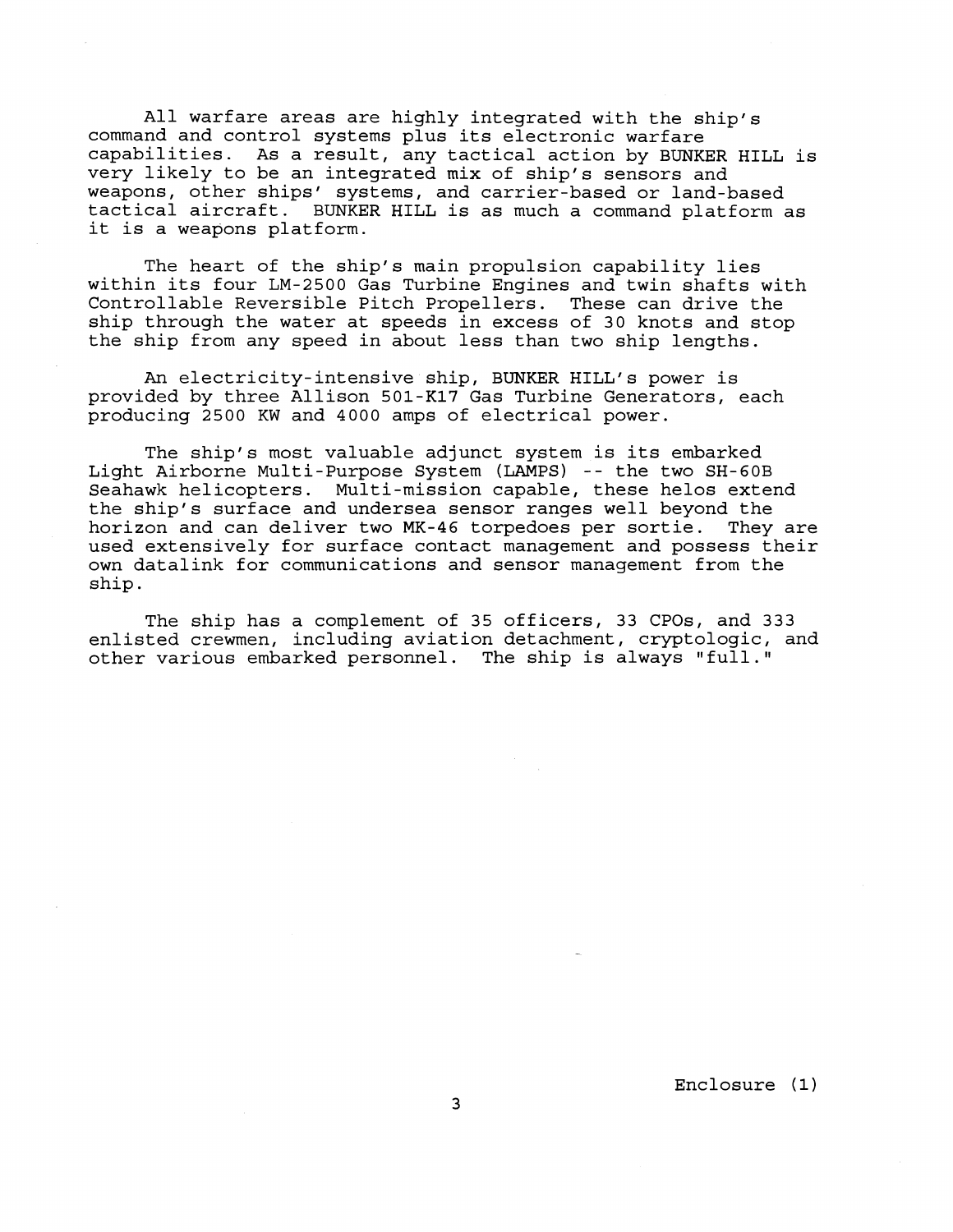**1995 SHIP'S CHRONOLOGY OF MAJOR EVENTS** 

# DATE

 $\mathcal{L}_{\text{eff}}$ 

 $\bar{\gamma}$ 

# **EVENT**

|                  | $1 - 3$ JAN | Holiday Leave & Upkeep, Yokosuka                                  |
|------------------|-------------|-------------------------------------------------------------------|
| $4 -$            | JAN         | Underway for Sea Trials                                           |
| 5 <sub>1</sub>   | JAN         | Moored, Yokosuka                                                  |
| $6 \overline{6}$ | JAN         | INDEPENDENCE Battlegroup (IBG) AAW Syndicate<br>meeting           |
| 20               | JAN         | Underway for training: TSTA II<br>Embark HSL-51 Det 3             |
|                  |             | RAS with USNS GUADALUPE (TAO-200)                                 |
| 23               | JAN         | Precision anchoring drills, Yokosuka outer harbor                 |
|                  |             | Moored, Yokosuka                                                  |
| 26               | JAN         | Underway for training: TSTA II/III                                |
|                  |             | Rendezvous with USS INDEPENDENCE (CV-62) and USNS                 |
|                  |             | KILAUEA (TAE-25)                                                  |
| 29               | JAN         | RAS with USNS GUADALUPE (TAO-200)                                 |
|                  |             |                                                                   |
|                  |             |                                                                   |
| 1                | FEB         | MT Fuji PHOTO-EX in Sagami Wan                                    |
| 6                | FEB         | RAS with USNS GUADALUPE (TAO-200)                                 |
| 9                | FEB         | RAS with USNS GUADALUPE (TAO-200)                                 |
| 12               | FEB         | VERTREP with USNS MARS (TAFS-1)                                   |
|                  |             | RAS with USNS GUADALUPE (TAO-200)                                 |
| 14               | FEB         | RAS with USNS GUADALUPE (TAO-200)                                 |
| 16               | FEB         | RAS with USNS GUADALUPE (TAO-200)                                 |
| 17               | FEB         | Moored, Yokosuka                                                  |
| 21               | FEB         | Underway for training: ISE                                        |
|                  |             | Precision anchoring drills, Yokosuka outer harbor                 |
| 22<br>23         | FEB         | Black History Month celebration<br>Moored, Yokosuka               |
| 27               | FEB<br>FEB  | Ship's CMC (HMCM(SW/SS) Beckwith) retires in                      |
|                  |             | ceremony onboard                                                  |
| 28               | FEB         | Underway for training: ISE                                        |
|                  |             |                                                                   |
| 3                | MAR         | Moored, Yokosuka                                                  |
| 6                | MAR         | IBG AAW Syndicate meeting                                         |
| 7 <sup>1</sup>   | MAR         | CMS Inspection                                                    |
| 13               | MAR         | Underway for training: FEP                                        |
| 14               | MAR         | JMSDF/JASDF Air Defense Demo "ADX 95" Rehearsal                   |
| 15               | MAR         | JMSDF/JASDF Air Defense Demo "ADX 95" Rehearsal                   |
|                  |             | Visit by CO, ATGWESTPAC: FEP Outbrief                             |
| 17               | MAR         | JMSDF/JASDF Air Defense Demo "ADX 95"                             |
|                  |             | Visit by JMSDF/JASDF/GOJ dignitaries                              |
| 18               | MAR         | Moored, Yokosuka                                                  |
| 19               | MAR         | Underway for Qingdao, PRC                                         |
| 20               | MAR         | Underway Memorial Service to USS FRANKLIN (CV-13)<br>near Okinawa |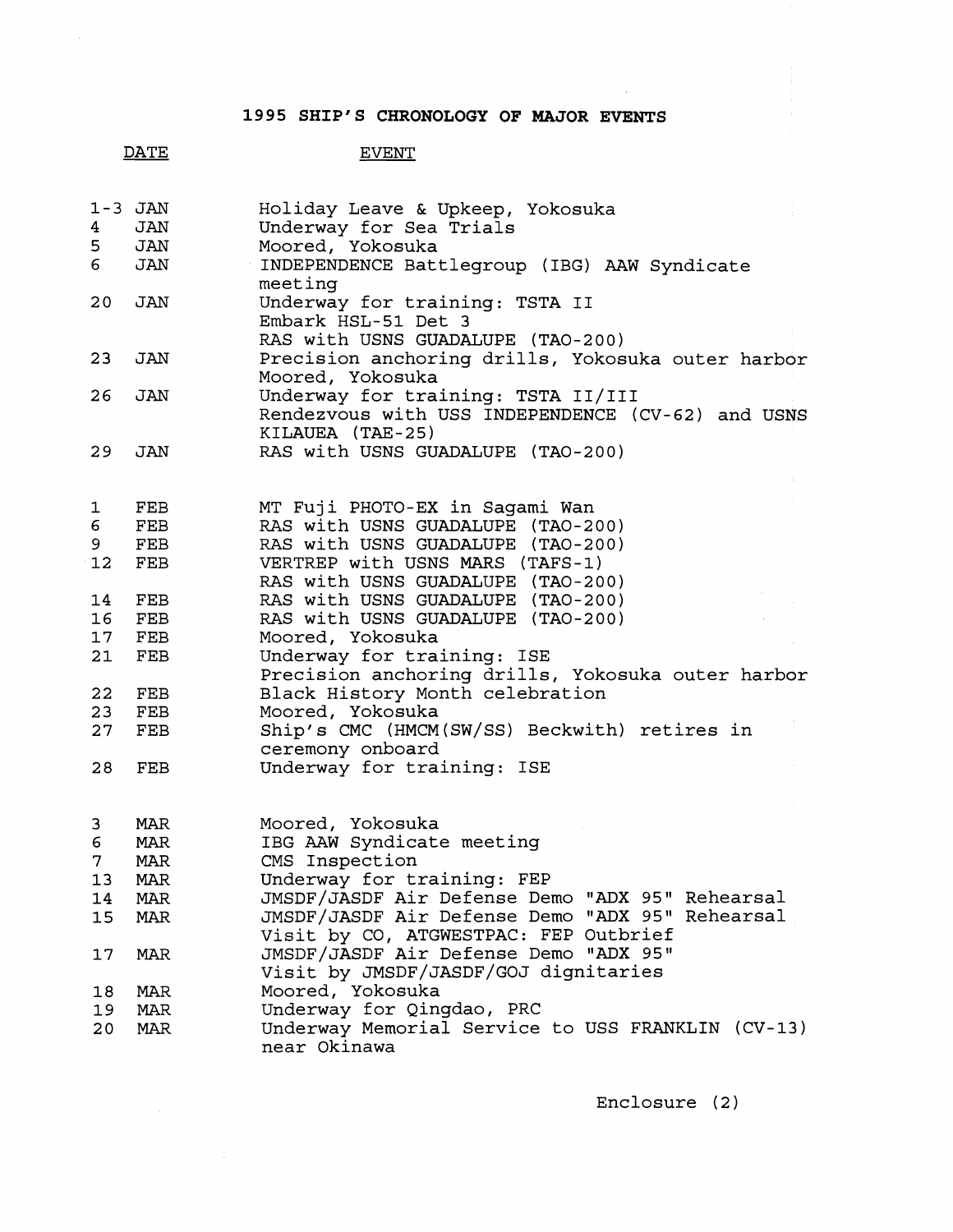| 21<br>22     | MAR<br>MAR | COMCARGRU FIVE embarks<br>Moored, Qingdao, PRC            |
|--------------|------------|-----------------------------------------------------------|
| 25           | MAR        | Underway to rendezvous with IBG                           |
|              |            | COMCARGRU FIVE disembarks and shifts his flag to          |
|              |            | INDEPENDENCE                                              |
| 28           | MAR        | RAS with USNS GUADALUPE (TAO-200)                         |
| 29           | MAR        | Moored, Yokosuka                                          |
|              |            |                                                           |
| 6            | APR        | IBG AAW Syndicate meeting                                 |
| 7            | APR        | Visit by VADM Quast, COMSC and BUNKER HILL                |
|              |            | commissioning CO                                          |
| 12           | APR        | Underway with IBG for Okinawa: MSL-EX with IBG,           |
|              |            | IBG "spring training" and deployment work-up              |
|              | 14-15 APR  | FIREX I: NSFS qualification at Okino Daito,               |
|              |            | Okinawa                                                   |
|              | 16-19 APR  | MSL-EX, Okinawa OPAREAs                                   |
| 18           | APR        | Live-firing, multi-platform HARPOON-EX                    |
| 19           | APR        | Live-firing SAM-EX (2 SM-2s)                              |
| 21           | APR        | RAS with USNS GUADALUPE (TAO-200)                         |
| 23           | APR        | Moored to buoy, Hong Kong                                 |
| 28           | APR        | Underway with IBG to Gulf of Thailand                     |
|              |            |                                                           |
| 1            | MAY        | RAS with USNS GUADALUPE (TAO-200)                         |
|              |            | CONREP with USNS MARS (TAFS-1)                            |
|              | $3-23$ MAY | Combined (GOT) and interoperable (BELLEAU WOOD            |
|              |            | ARG) Fleet Exercise "Cobra Gold 95"                       |
| 10           | MAY        | RAS with USNS GUADALUPE (TAO-200)                         |
| 11           | MAY        | Anchored, Pattaya Beach, Thailand                         |
| 16           | MAY        | Underway with IBG, resume "Cobra Gold"                    |
| 17           | MAY        | CONREP with USNS MARS (TAFS-1)                            |
| 18           | MAY        | RAS with USNS GUADALUPE (TAO-200)                         |
| 23           | MAY        | RAS with USNS GUADALUPE (TAO-200)                         |
| 24           | MAY        | CONREP with USNS MARS (TAFS-1)                            |
| 25           | MAY        | RAS with USNS GUADALUPE (TAO-200)                         |
| 27           | MAY        | Asian-Pacific American Heritage celebration               |
| 28           | MAY        | Anchored, Okinawa Harbor                                  |
|              |            | Moored, White Beach, Okinawa                              |
| 29           | MAY        | Underway: rejoin IBG                                      |
|              |            | Underway Memorial Service to USS BUNKER HILL<br>$(CV-17)$ |
| ı            | JUN        | Moored, Yokosuka                                          |
| 5            | JUN        | Visit by RADM Sigler, COMPHIBGRU ONE -- SNA               |
|              |            | Luncheon                                                  |
| $6 - 12$ JUN |            | Cruise Missile Training Qualification                     |
|              |            | Team Trainer (CMTQ-T)                                     |
|              | 12-16 JUN  | Operational Propulsion Plant Exam (OPPE)                  |
| 13           | JUN        | Underway for OPPE                                         |

 $\sim 10^{-10}$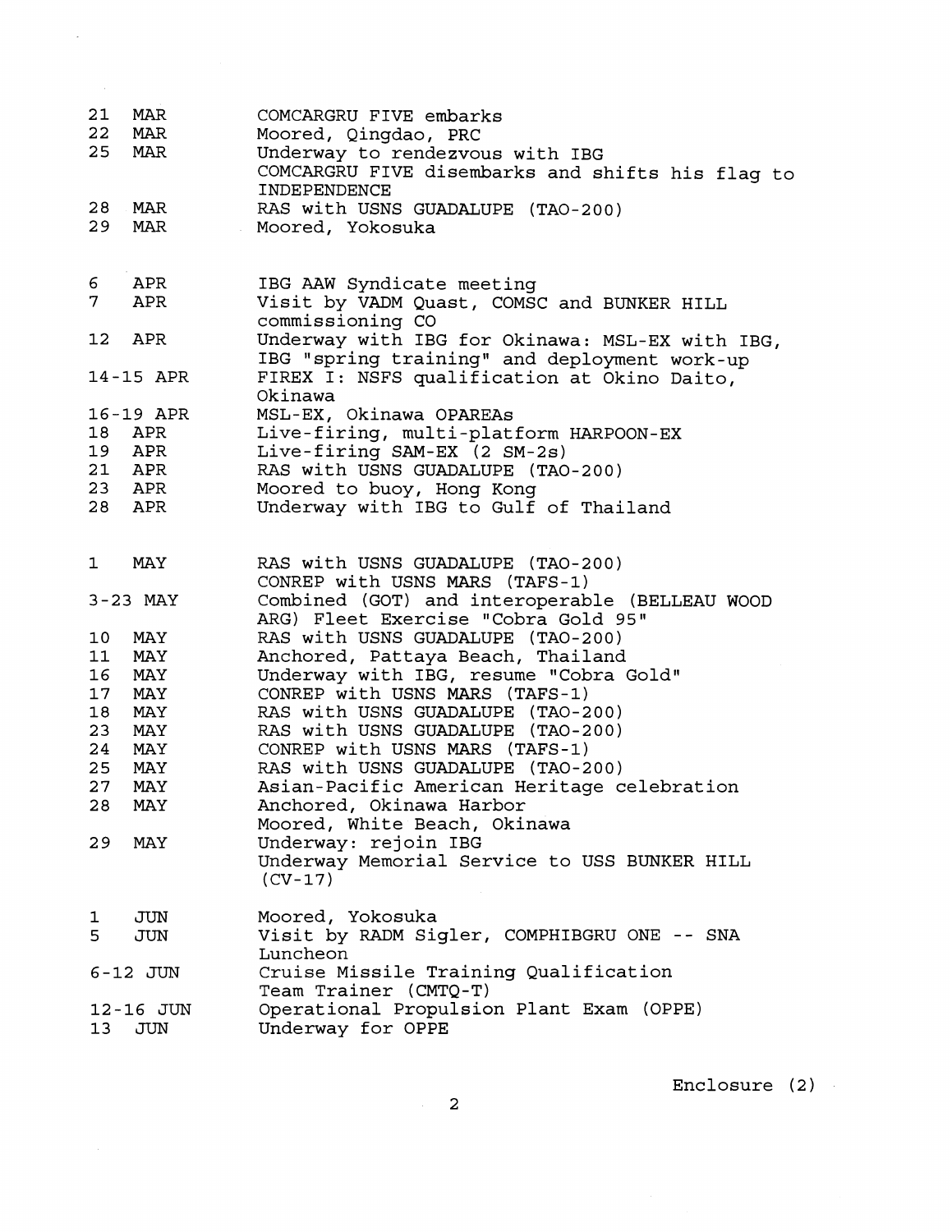| 15                      | JUN          | Moored, Yokosuka                                   |
|-------------------------|--------------|----------------------------------------------------|
| 16                      | JUN          | IBG AAW Syndicate meeting                          |
| 19                      | JUN          | Underway for Okinawa                               |
| 21                      | JUN          | Moored, White Beach, Okinawa                       |
|                         |              | 50th Anniversary of the Battle of Okinawa,         |
|                         |              | Memorial Service                                   |
| 23                      | JUN          | Shift to Kin Wan (Bay) anchorage for additional    |
|                         |              | memorial events                                    |
| 24                      | JUN          | Shift to White Beach, Okinawa                      |
| 26                      | JUN          | Underway for Manila                                |
|                         |              | RAS with USNS GUADALUPE (TAO-200)                  |
| 29                      | JUN          | Anchored, Manila                                   |
|                         |              |                                                    |
| $\overline{\mathbf{c}}$ | JUL          | Underway for Yokosuka                              |
| 5                       | JUL          |                                                    |
| 8                       |              | Night RAS with USNS GUADALUPE (TAO-200)            |
|                         | JUL          | Moored, Yokosuka                                   |
|                         | 10-17 JUL    | Combat Systems Readiness Review (CSRR)             |
|                         | 17-18 JUL    | Cruise Missile Training Qualification (CMTQ)       |
|                         |              | Inspection                                         |
| 22                      | JUL          | Underway for "Friendship Cruise"                   |
|                         |              | Moored, Yokosuka                                   |
| 24                      | JUL          | IBG Warfare Commanders Conference                  |
| 25                      | JUL          | Underway for UMI rehearsal                         |
| 26                      | JUL          | Moored, Yokosuka                                   |
|                         | 31 JUL-4 AUG | INSURV Inspection                                  |
|                         |              |                                                    |
| 1                       | AUG          | Underway for INSURV UMI                            |
|                         |              | Moored, Yokosuka                                   |
| 7.                      | AUG          | JMSDF/JASDF Air Warfare Orientation Seminar        |
|                         |              | JMSDF/JASDF Air Defense Demo onboard               |
| 11                      | AUG          | IBG AAW Syndicate meeting                          |
| 13                      | <b>AUG</b>   | Yokosuka "Friendship Day"                          |
|                         | 19 AUG-8 NOV | INDEPENDENCE Battlegroup deployment to the Arabian |
|                         |              | Gulf for Operations VIGILANT SENTINEL and SOUTHERN |
|                         |              | <b>WATCH</b>                                       |
| 19                      | <b>AUG</b>   | Underway for the Arabian Gulf with IBG in          |
|                         |              | accordance with Operation VIGILANT SENTINEL        |
| 27                      | AUG          | RAS with USNS GUADALUPE (TAO-200)                  |
|                         |              | CONREP with USNS MARS (TAFS-1)                     |
| 28                      | AUG          |                                                    |
| 29                      | AUG          | Transit through the Straits of Malacca             |
| 30                      | <b>AUG</b>   | RAS with USNS GUADALUPE (TAO-200)                  |
|                         |              |                                                    |
| 2                       | SEP          | IBG Warfare Commanders Conference                  |
| 4                       | SEP          | INCHOP to FIFTH Fleet                              |
|                         |              | Assume responsibilities as TF-58                   |
| 6                       | SEP          | RAS with USNS PECOS (TAO-197)                      |
| 7                       | SEP          | Transit through the Straits of Hormuz              |

 $\frac{1}{2} \sum_{i=1}^{n} \frac{1}{2} \sum_{j=1}^{n} \frac{1}{2} \sum_{j=1}^{n} \frac{1}{2} \sum_{j=1}^{n} \frac{1}{2} \sum_{j=1}^{n} \frac{1}{2} \sum_{j=1}^{n} \frac{1}{2} \sum_{j=1}^{n} \frac{1}{2} \sum_{j=1}^{n} \frac{1}{2} \sum_{j=1}^{n} \frac{1}{2} \sum_{j=1}^{n} \frac{1}{2} \sum_{j=1}^{n} \frac{1}{2} \sum_{j=1}^{n} \frac{1}{2} \sum_{j=1}^{n$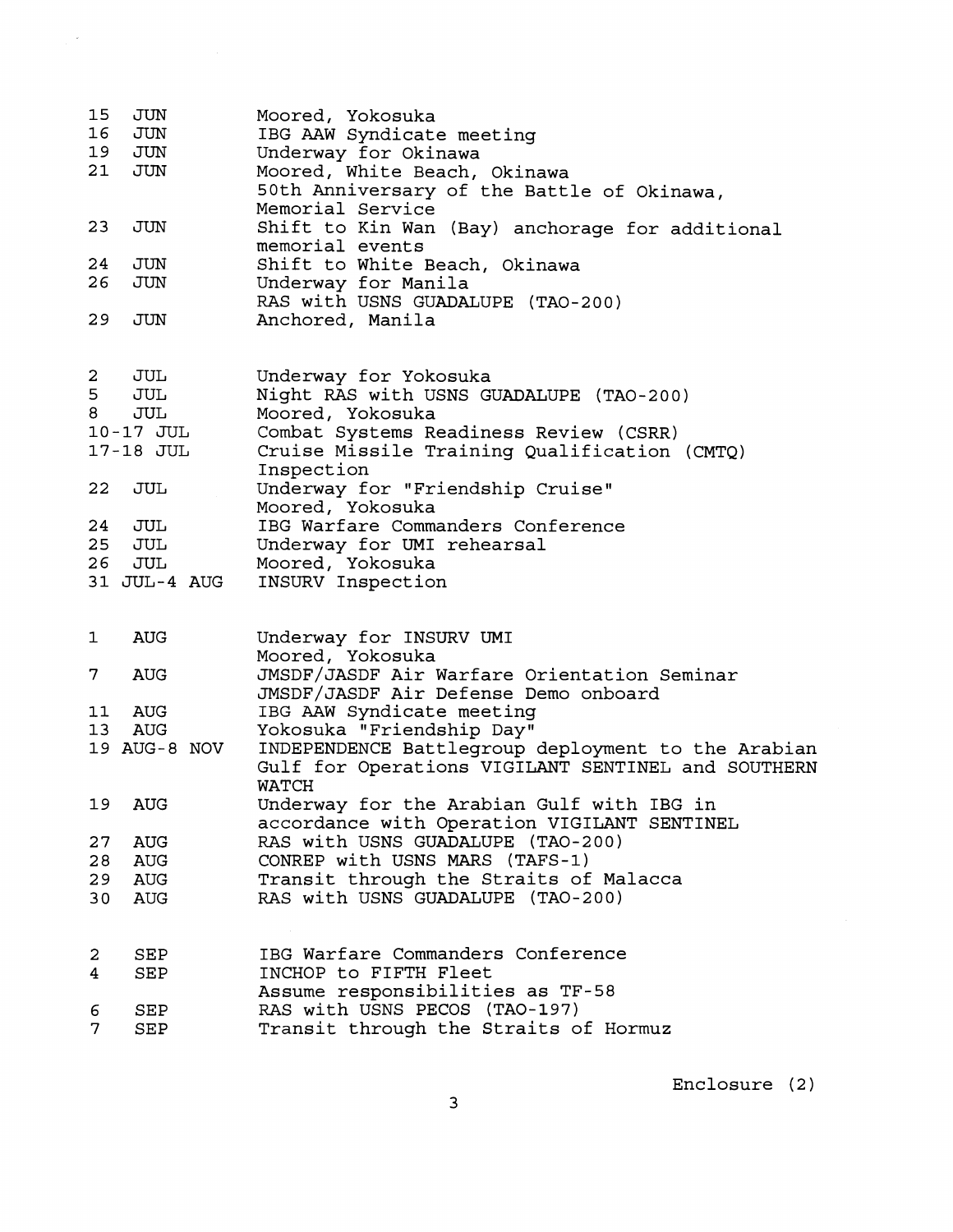| 8        | SEP                                  | IBG turnover with LINCOLN Battlegroup                                |  |
|----------|--------------------------------------|----------------------------------------------------------------------|--|
|          |                                      | Assumed duties as TF-50 and Regional Air Warfare<br>Commander        |  |
| 9        | $\operatorname{SEP}$                 | VERTREP with USNS SAN JOSE (TAFS-7)                                  |  |
| 10       | SEP                                  | RAS with USNS PECOS (TAO-197)                                        |  |
| 11       | SEP                                  | Commenced Operation SOUTHERN WATCH, positioned as                    |  |
|          |                                      | CV shotgun in the Central Arabian Gulf (CAG)                         |  |
| 14       | SEP                                  | Repositioned for Maritime Interdiction Operations                    |  |
|          |                                      | (MIO) in the Northern Arabian Gulf (NAG)                             |  |
|          |                                      | Assumed duties as Duty Strike Ship                                   |  |
| 15       | $\mathtt{SEP}$                       | RAS with USNS GUADALUPE (TAO-200)                                    |  |
| 16       | <b>SEP</b>                           | Repositioned in CAG as CV shotgun                                    |  |
|          |                                      | VERTREP with USNS KILAUEA (TAE-25)                                   |  |
|          | 17-19 SEP                            | Portvisit, Bahrain                                                   |  |
| $17 \,$  | SEP                                  | Anchored, Sitrah Harbor, Bahrain                                     |  |
| 20       | SEP                                  | Underway to CAG                                                      |  |
|          |                                      | BUNKER HILL 9th Birthday celebration                                 |  |
| 22       | <b>SEP</b>                           | RAS and VERTREP with USNS PECOS (TAO-197)                            |  |
|          | 23-26 SEP                            | Portvisit UAE                                                        |  |
| 23       | SEP                                  | Moored, Jebel Ali                                                    |  |
| 27       | SEP                                  | Underway to CAG                                                      |  |
| 28       | $\operatorname{SEP}$                 | RAS with USNS GUADALUPE (TAO-200)                                    |  |
|          |                                      |                                                                      |  |
|          |                                      |                                                                      |  |
| 1        | OCT                                  | Repositioned to NAG as MIO Ship                                      |  |
|          |                                      | Assumed duties as Duty Strike Ship                                   |  |
| 2        | OCT                                  | RAS with USNS PECOS (TAO-197)                                        |  |
| 3        | OCT                                  | Repositioned to CAG as CV shotgun                                    |  |
| 4        | OCT                                  | VERTREP with USNS SAN JOSE (TAFS-7)                                  |  |
| 6        | OCT<br>RAS with USNS PECOS (TAO-197) |                                                                      |  |
|          |                                      | Repositioned in NAG as MIO Ship                                      |  |
|          |                                      | Assumed duties as Duty Strike Ship                                   |  |
| 9        | OCT                                  | Repositioned in CAG as CV shotgun                                    |  |
| 10       | OCT                                  | RAS with USNS GUADALUPE (TAO-200)                                    |  |
|          | 11-14 OCT                            | Portvisit UAE                                                        |  |
| 11       | OCT                                  | Moored, Dubai                                                        |  |
| 15       | OCT                                  | Underway to Southern Arabian Gulf (SAG) to                           |  |
|          |                                      | rendezvous with IBG                                                  |  |
| 17       | OCT                                  | Transited the Straits of Hormuz<br>RAS with USNS GUADALUPE (TAO-200) |  |
| 18       | OCT                                  | OUTCHOP FIFTH Fleet                                                  |  |
| 19       | <b>OCT</b>                           | Resumed duties as TF-70                                              |  |
| 23       | OCT                                  | RAS with USNS GUADALUPE (TAO-200)                                    |  |
|          | <b>OCT</b>                           | Transited the Straits of Malacca                                     |  |
| 24<br>25 | OCT                                  | CONREP with USNS JOHN ERICISSON (TAO-194)                            |  |
| 26       | OCT                                  | RAS with USNS GUADALUPE (TAO-200)                                    |  |
|          | 28-31 OCT                            | Portvisit Hong Kong (heavy weather diversion from                    |  |
|          |                                      | previous planned portvisit to Manila)                                |  |
| 28       | OCT                                  | Anchored, Hong Kong                                                  |  |
|          |                                      |                                                                      |  |

 $\sim 10^6$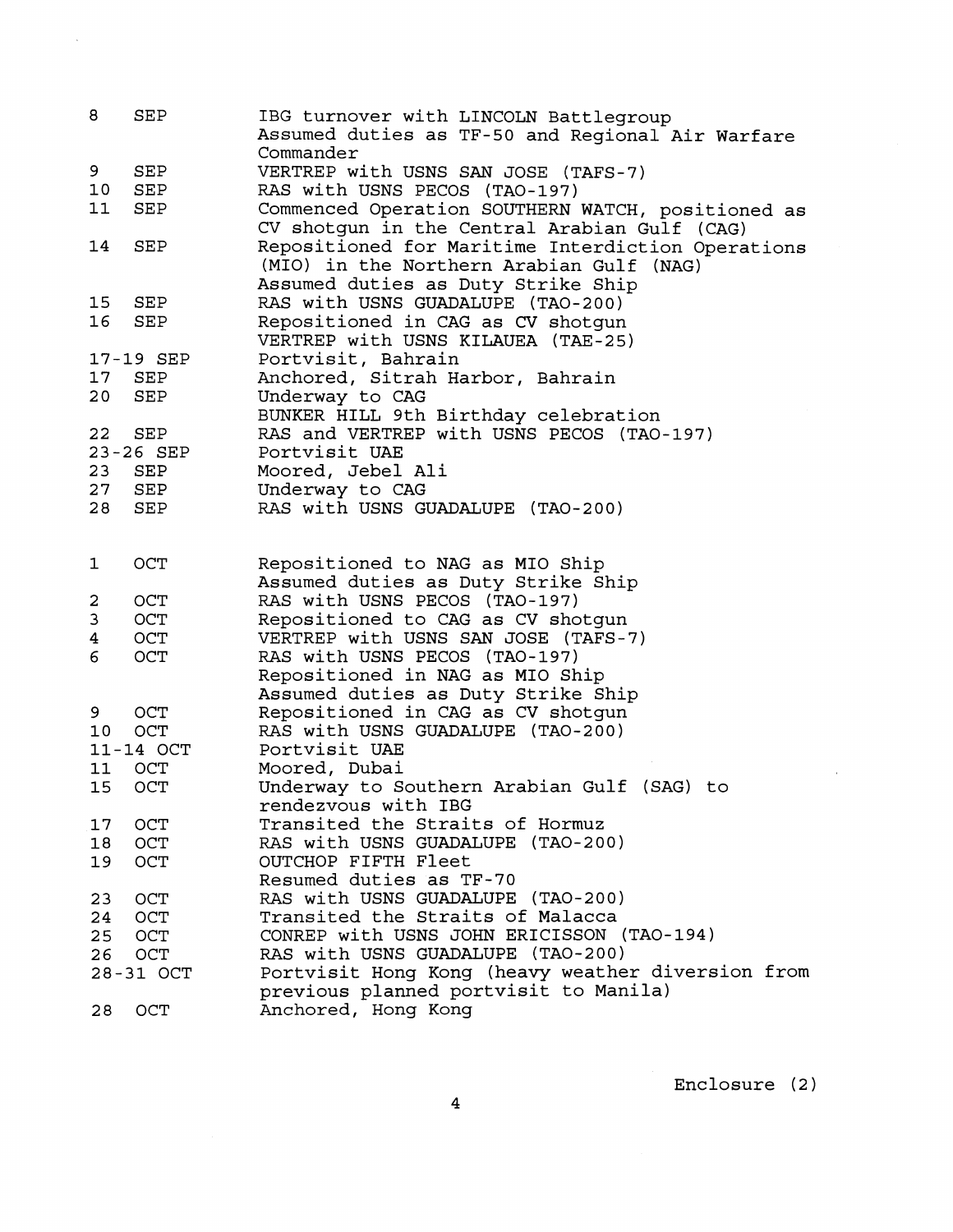| $\mathbf{1}$    | <b>NOV</b>   | Underway with IBG to Yokosuka                    |
|-----------------|--------------|--------------------------------------------------|
|                 |              | VERTREP with USNS KILAUEA (TAE-25)               |
| 5.              | NOV          | RAS with USNS GUADALUPE (TAO-200)                |
|                 |              | Visit by VADM Clemins, COMSEVENTHFLT             |
|                 | 6-18 NOV     | Combined Fleet Exercise with the JMSDF and JASDF |
|                 |              | "Annual-Ex 07G" and "Cope North"                 |
| 7               | NOV          | RAS with USNS GUADALUPE (TAO-200)                |
| 8               | NOV          | Moored, Yokosuka (deployment completed)          |
| 12 <sup>°</sup> | NOV          | Underway with IBG to resume "Annual-Ex" and      |
|                 |              | "Cope North"                                     |
| 15              | NOV          | RAS with USNS GUADALUPE (TAO-200)                |
| 16              | NOV          | Visit by JMSDF and JASDF dignitaries             |
| 17 <sub>1</sub> | NOV          | RAS with JDS HAMANA (dry hook-up)                |
| 18              | NOV          | Moored, Yokosuka                                 |
|                 |              |                                                  |
|                 |              |                                                  |
|                 | $4-6$ DEC    | Logistics Management Assessment                  |
|                 | 11 DEC       | CNO-directed "Good Order & Conduct Stand-down"   |
|                 | 13 DEC       | NAVSAFECEN Safety Survey                         |
|                 | 15 DEC-3 JAN | Holiday Leave & Upkeep                           |

 $\sim$ 

Enclosure (2)

 $\sim$ 

 $\ddot{\phantom{0}}$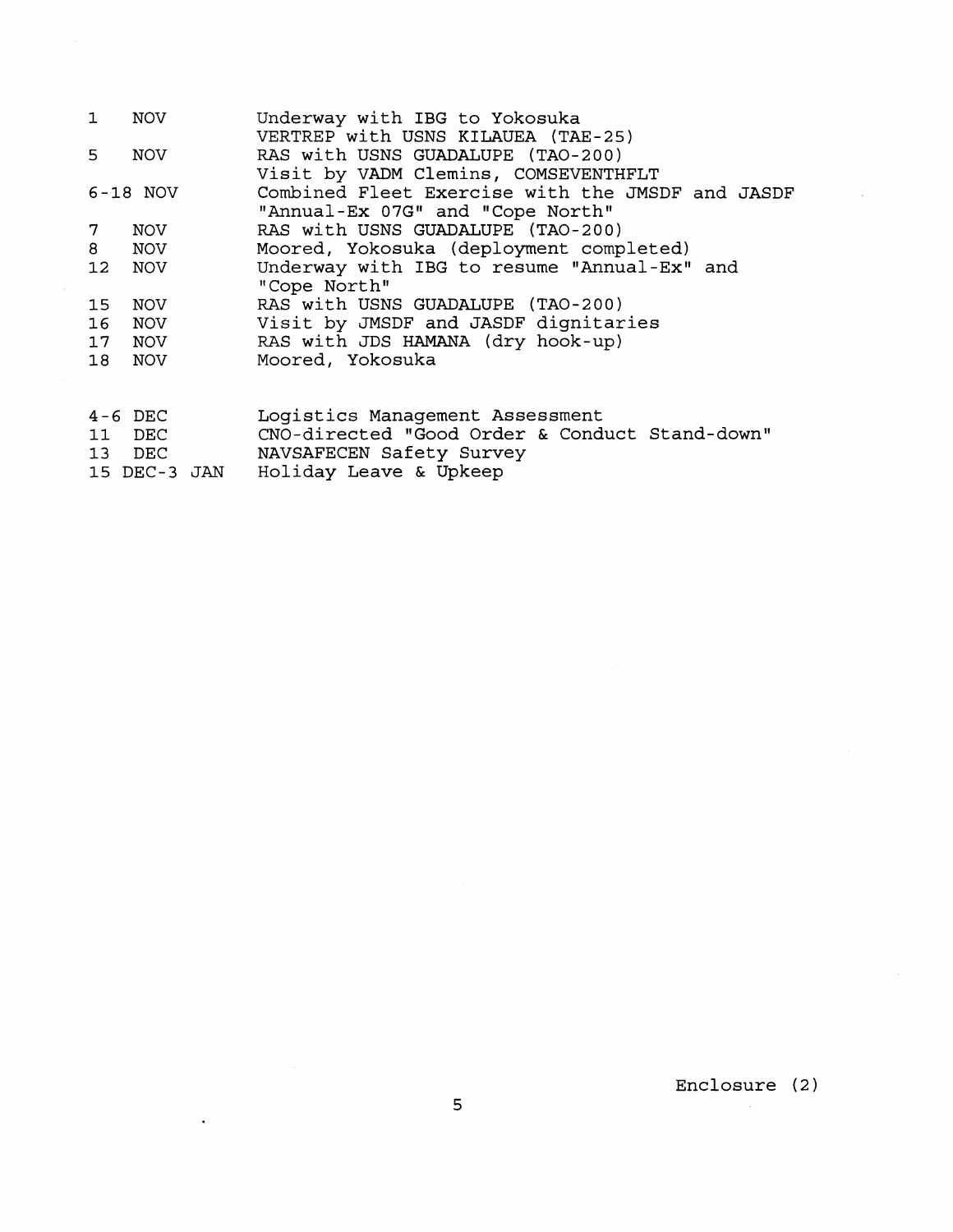#### **USS BUNKER HILL 1995 NARRATIVE**

The following are highlights of the 1995 operating year. In summary, the year began by conducting the Total Ship's Training Availability (TSTA) II/III and Final Evaluation Problem (FEP) training cycle in January to March. Also in March, the ship conducted a historic portvisit to Qingdao, People's Republic of China, with COMCARGRU FIVE embarked. April to June was focused on INDEPENDENCE Battlegroup (IBG) advanced training and deployment work-up in preparation for the Arabian Gulf deployment later in the summer. June to August was dominated by major inspections, despite preparing to deploy, including CMTQ, CSRR, OPPE, and INSURV. August through November constituted the IBG deployment to the Arabian Gulf followed by two concurrent, major, fleet exercises with the JMSDF and the JASDF, "Annual-Ex 07G" and "Cope North."

Through the year, BUNKER HILL earned its fourth consecutive Battle "E" Award (notified in April '96) and the 1995 COMSEVENTHFLT Award for AAW Excellence.

#### THE TRAINING CYCLE

BUNKER HILL'S training cycle (TSTA series/FEP) served two purposes -- it was the first time that the ship had experienced the fleet's new Tactical Trainng Strategy, that used a phased Total Ship's Availability/Final Evaluation Problem approach, and it was the first formal shipwide training by an outside resource in a year. Further, BUNKER HILL had not had any measurable sea time for months, owing to 1994 being dominated by SRA-5, a Korean contingency with the IBG that precluded aggressive training, and a two-month voyage repair in drydock to replace the ruptured sonar dome.

Nevertheless, BUNKER HILL completed the TSTA II/III/FEP sequence using resources from the Afloat Training Group WESTPAC and the Aegis Training Support Group Yokosuka and completed it in much less time than is normally afforded to the entire training sequence.

## gINGDA0, PRC

In support of important CINCPACFLT and COMSEVENTHFLT regional initiatives -- to remain "engaged" with Pacific Rim countries -- BUNKER HILL was selected to conduct a historic portvisit to Qingdao. The city is a reasonably sizable city on the Yellow Sea and is the home base of the Peoples Liberation Army (NAVY) (PLA-N) North Fleet. The objectives of the portvisit were to simply have a "recreational" portvisit, show the American flag, including ensuring that all hands wore uniforms everywhere,

Enclosure (3 )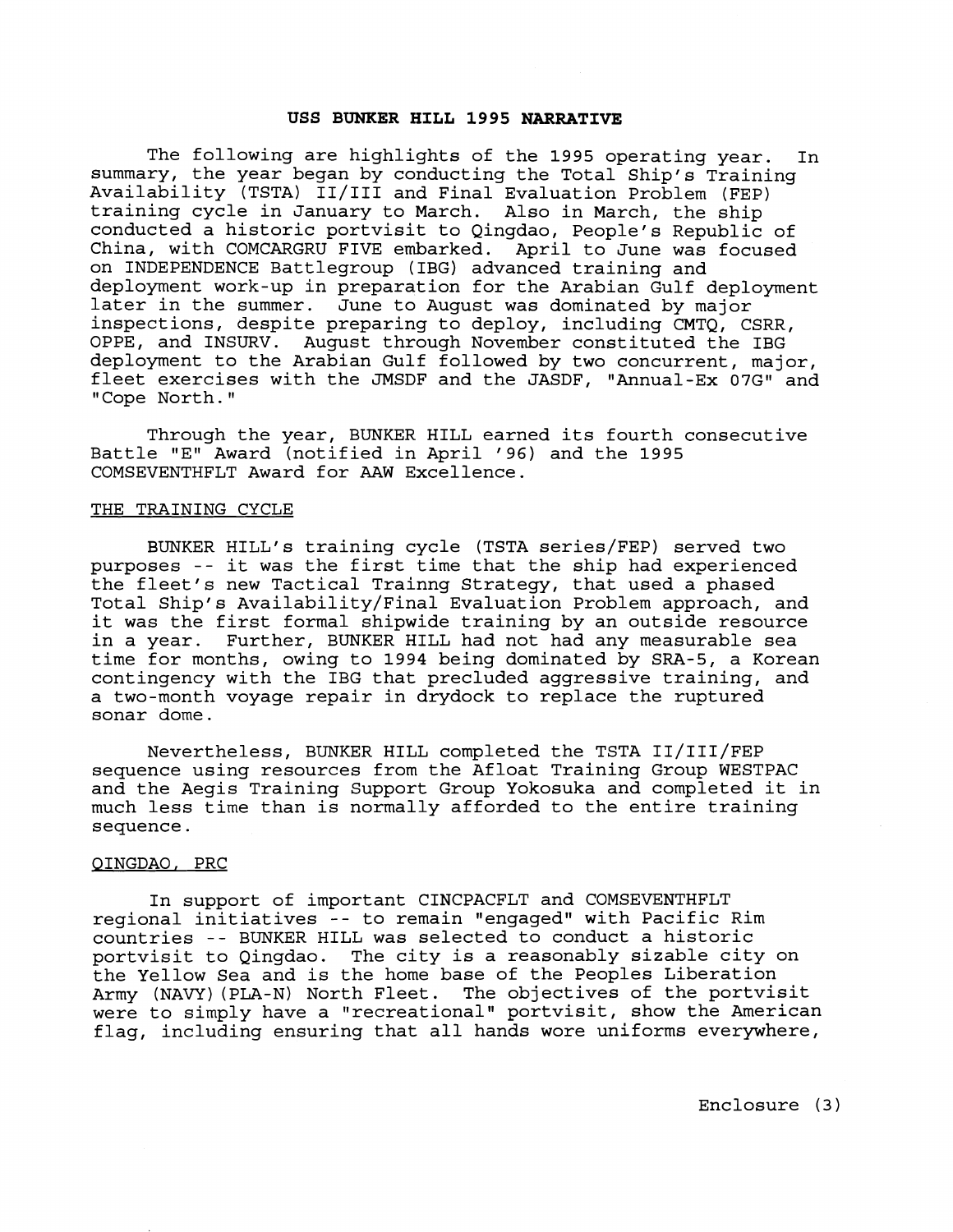and demonstrate that the U. S. Navy could conduct low level, nonthreatening portvisits which carried no hidden agenda in the hope that more portvisits would be made available to other SEVENTHFLT ships on a recurring basis. This was the first portvisit since the Tiananmen Square incident in 1986 and only the third visit by U. S. Navy ships since 1945. COMCARGRU FIVE, RADM B. J. Smith, embarked to lead the mission plus the SEVENTHFLT Band was added.

Despite very dense fog, BUNKER HILL entered port on 22 March with full dress ship and manning the rails. The Chinese greeting party was led by North Fleet Chief of Staff, RADM Ding Yiping, and Qingdao's Mayor, Qin Jiahao. Also at the pier were three LUDA-class destroyers and a MING-class diesel submarine.

Throughout the visit, BUNKER HILL held "visit ship." The PLA-N plus some local citizenry attended in large numbers -- very often returning more than once and asking many, probing questions. A special visit was made by the Commander, PLA-N, ADM Zhang Lianzhong, and his deputy, VADM He Pengfei. Short briefings were held in addition to a tour of the ship that included CIC. The ship and the PLA-N both hosted several receptions for all hands. The ship hosted a formal dignitary dinner, chaired by RADM Smith and attended by many VIPs, including: the PLA-N Commander, North Sea Fleet, VADM Wang Ji-Ying; the United States Defense Attache from Beijing, BGen M. T. Byrnes, USA; and the American Consul General, A. Macias.

Some of the crew were afforded a special overnight trip to Beijing to see Tiananmen Square, the Summer Palace, the Great Wall, and the Forbidden City.

# "SPRING TRAINING"

The IBG's extended "spring training" period was the ship's first extended opportunity to operate with the IBG and as AW Commander. While other underway events earlier in the year provided some introduction, "spring training" was the first extended period. In fact, it was the first extended period with the INDY for BUNKER HILL since their return from deployment in early 1994, as BUNKER HILL did not sail for RIMPAC '94 with the rest of the IBG due to its SRA-5.

Moreover, this was the battlegroup work-up for deployment. The ship had been exercising its leadership as AW Commander since mid-1994 through seminars in the IBG AAW Syndicate and some short underway periods, but at-sea time was needed with the airwing. BUNKER HILL was innovating in many areas such as long-haul link operations, including with Korea, and instituting a new baseline air defense doctrine -- Joint Engagement Zone.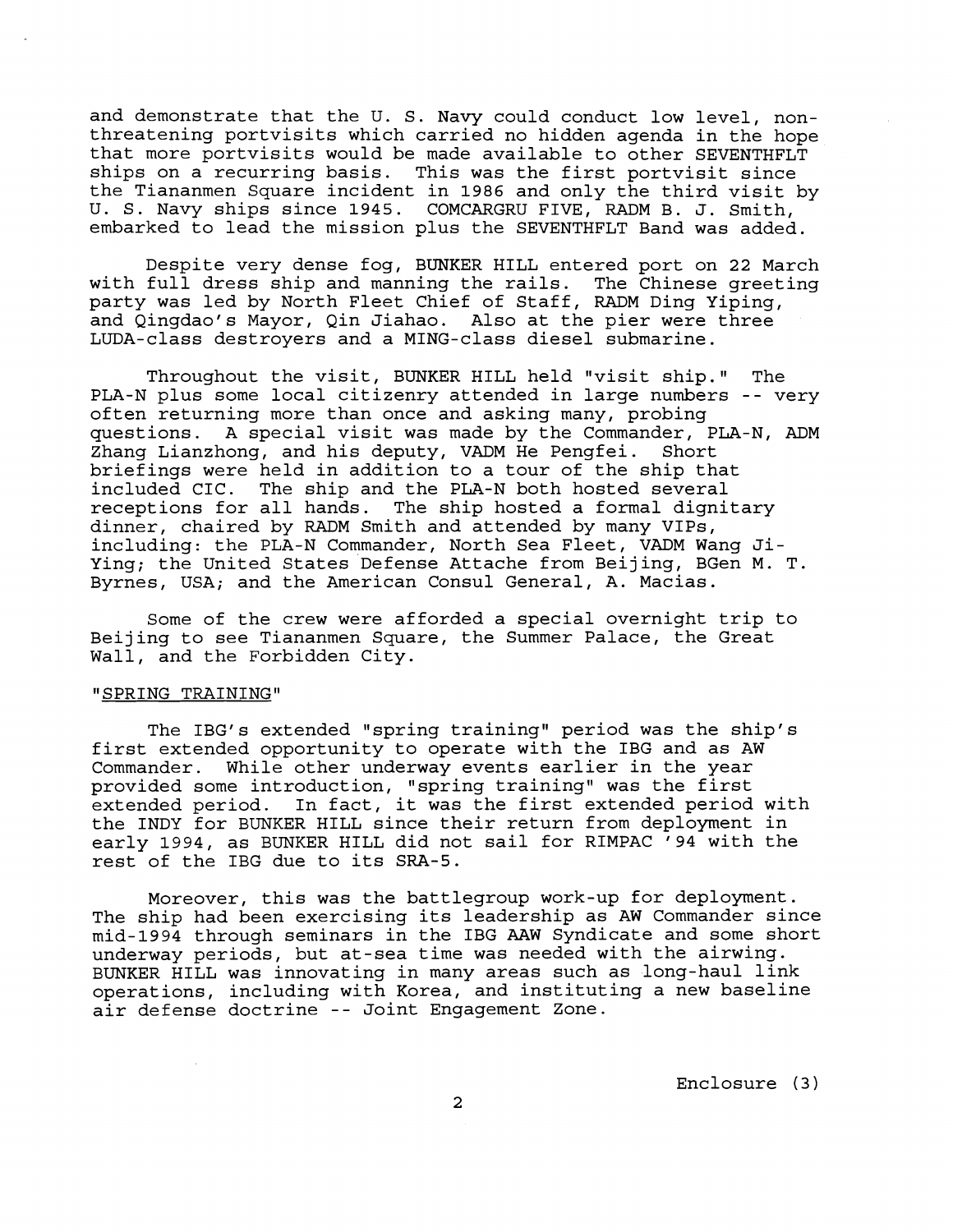"Spring training" also afforded an opportunity to practice with the Royal Thai Navy and Air Force and with the amphibious ships of the BELLEAU WOOD ARG in the Gulf of Thailand in Exercise "Cobra Gold '95."

## INSPECTIONS

Following the IBG return from the Gulf of Thailand, the ship tackled a rapid series of major inspections -- all within eight Two phases of the CMTQ series -- trainer and qualification -- started the period. The CSRR served two purposes: to check the ship's technical readiness and to help groom the systems for deployment. On top of the CSRR was the installation of the new USQ-125 multi-frequency datalink with satellite capability within the IBG. Competing demands were prevalent.

OPPE complicated the engineers' preparations for deployment but was completed successfully. For all hands, the summer inspection package culminated with the INSURV inspection, which showed substantial improvements over the ship's last INSURV - nearly a third less material discrepancies.

## DEPLOYMENT

BUNKER HILL'S fifth deployment to the Arabian Gulf with the IBG turned out to be more demanding than originally expected. As the "normal" departure date grew closer, COMFIFTHFLT and the NCA reported some confusing and disturbing signals coming from the Gulf. What were Iraq's intentions in view of its history of resistance to international inspectors, etc.?

As a precautionary action, the NCA ordered a limited buildup of forces in the Arabian Gulf and directed the IBG to deploy more rapidly -- higher speed transit, no enroute stops (a portvisit to Phuket, Thailand, was cancelled were all IBG portvisits), and a potential for two-carrier operations was anticipated. The JCS authorized the accelerated deployment under the provisions of Operation VIGILANT SENTINEL.

Upon arrival in the Gulf, the confusing signals began to abate and the IBG relieved the departing LINCOLN CVBG, assumed duties as TF 50, and began its conduct of Operation SOUTHERN WATCH. Actually, Operation DESERT STORM is still active, too. The LINCOLN Battlegroup departed the Gulf immediately.

SOUTHERN WATCH is the effort to enforce the United Nations sanctions upon Iraq. BUNKER HILL'S role increased inside the Gulf. In addition to being the battlegroup's AW Commander "AW," the ship became the Regional AW Commander "XW." While the tactics were easy enough, the challenge for the "XW" in this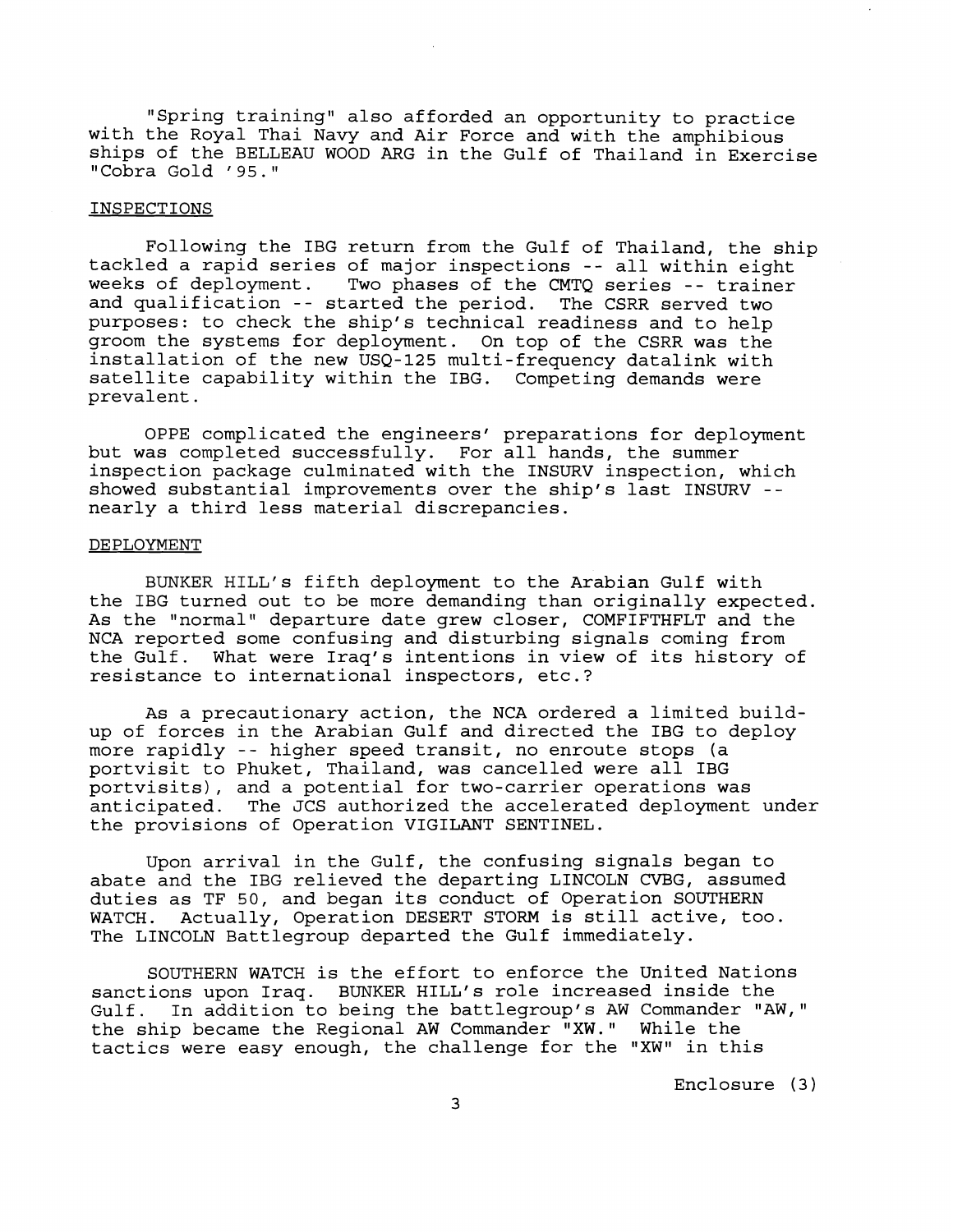battlegroup was the imposition of the new USQ-125 datalink. This was the datalink's first operation inside the Gulf plus the IBG was not completely familiar with it. Link management became the top time-consumer. Moreover, COMFIFTHFLT was receptive and promoted innovation, so BUNKER HILL was expected to aggressively test new link configurations, etc., throughout the region.

On top of those responsibilities, BUNKER HILL took its periodic turn in the rotation away from the INDY and moved into the NAG to serve as one of the MI0 ships and as Duty Strike Ship with its Tomahawk battery. At one point, the ship's VBSS did make a boarding of a suspicious vessel but without incident.

Portvisits to Bahrain, Jebel Ali, and Dubai were all well received.

As the IBG was preparing to depart -- trying to prevent breaking the Navy's PERSTEMPO and TAR factors -- COMFIFTHFLT was still concerned about readiness in the Gulf, particularly in that no carrier was relieving the IBG immediately. To compensate, IBG mates MOBILE BAY and FIFE were retained inside the Gulf. INDY, BUNKER HILL, CURTS, and GUADALUPE headed back to Japan to join "Annual -Ex. "

# COMBINED FLEET EXERCISES "ANNUAL-EX" AND "COPE NORTH"

Operating with the JMSDF and JASDF is an important regional objective. Interoperability must be achieved. Further, the JMSDF now has Aegis DDGsin its fleet so there is a double implication for BUNKER HILL.

"Annual-Ex" and "Cope North" turned out to be very large, multi-warfare, multi-platform exercises -- arguably larger and much more challenging than any "Comptu-Ex" in CONUS. Moreover, in this year's exercise while COMCARGRU FIVE retained duties as CWC "AB" and BUNKER HILL remained as AW Commander "AW," the JMSDF became the Surface and Undersea Warfare Commander. Embarked in JDS KONGOU, the JMSDF1s first Aegis DDG, Commander, Escort Flotilla FOUR, RADM Kaneda, received an eye-opening experience operating carrier-based aircraft.

In air warfare, KONGOU served as Alternate AW Commander and learned, too, about battleforce tactics, JEZ, and how to manage a complicated airspace.

The exercises were great successes for all and represented a substantial step forward for the USN-JMSDF relationship.

Enclosure **(3** )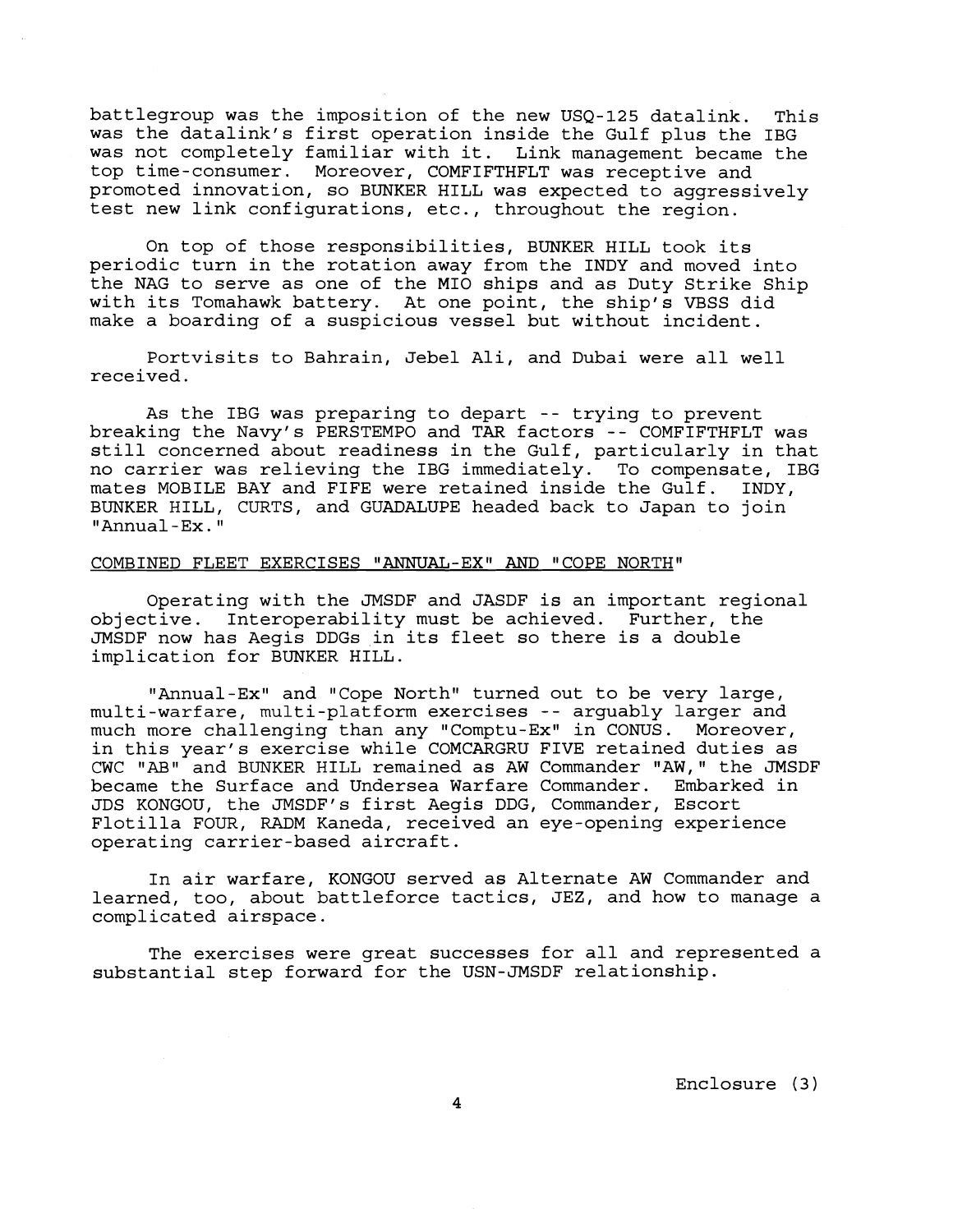# **1995 SUPPORTING DOCUMENTS**

- Ship' s History  $\circ$
- Ship's Photo and "Welcome Aboard" pamphlets<br>- English language<br>- Japanese language  $\circ$ 
	-
	-
- Commanding Officer's photo and biography  $\circ$
- Command Philosophy  $\circ$
- Ship's Newsletters: "Sword of the Fleet"<br>- January-March 1995<br>- April-July 1995<br>- August-December 1995  $\circ$ 
	-
	-
	-
- o 1994 Battle "E" Award<br>- COMNAVSURFPAC 291305Z MAR 95
- 1995 COMSEVENTHFLT Award for AAW Excellence<br>- COMSEVENTHFLT 250105Z FEB 96  $\circ$
- 1995 Battle "E" Award<br>- COMNAVSURFPAC 181325Z APR 96  $\circ$
- Series of 1995 "KUDO" messages  $\circ$
- $\circ$ 
	-
	-
	-
	-
- Series of newspaper articles, including:<br>- Qingdao, PRC, portvisit<br>- INSURV<br>- Arabian Gulf deployment<br>- "Annual-Ex" combined fleet exercise with the JMSDF<br>- USS FRANKLIN (CV-13) and USS BUNKER HILL (CV-17) memorial
	- services<br>- 50th Anniversary of the Battle of Okinawa<br>- Navy Relief Drive success<br>- Friendship Cruise
	-
	-
- 1995 Ship's Cruisebook  $\circ$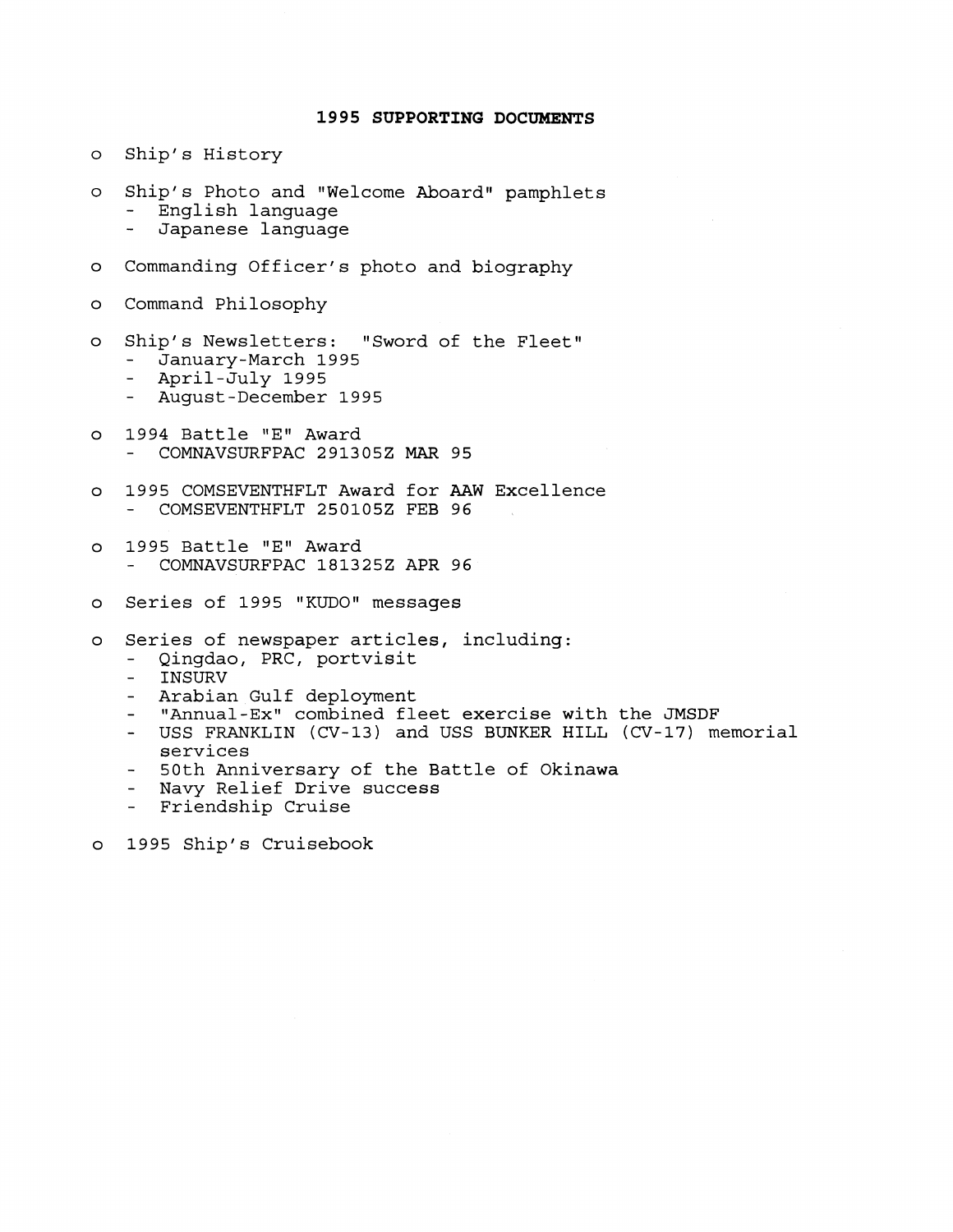# USS BUNKER HILL ORGANIZATION

 $\bullet$ 

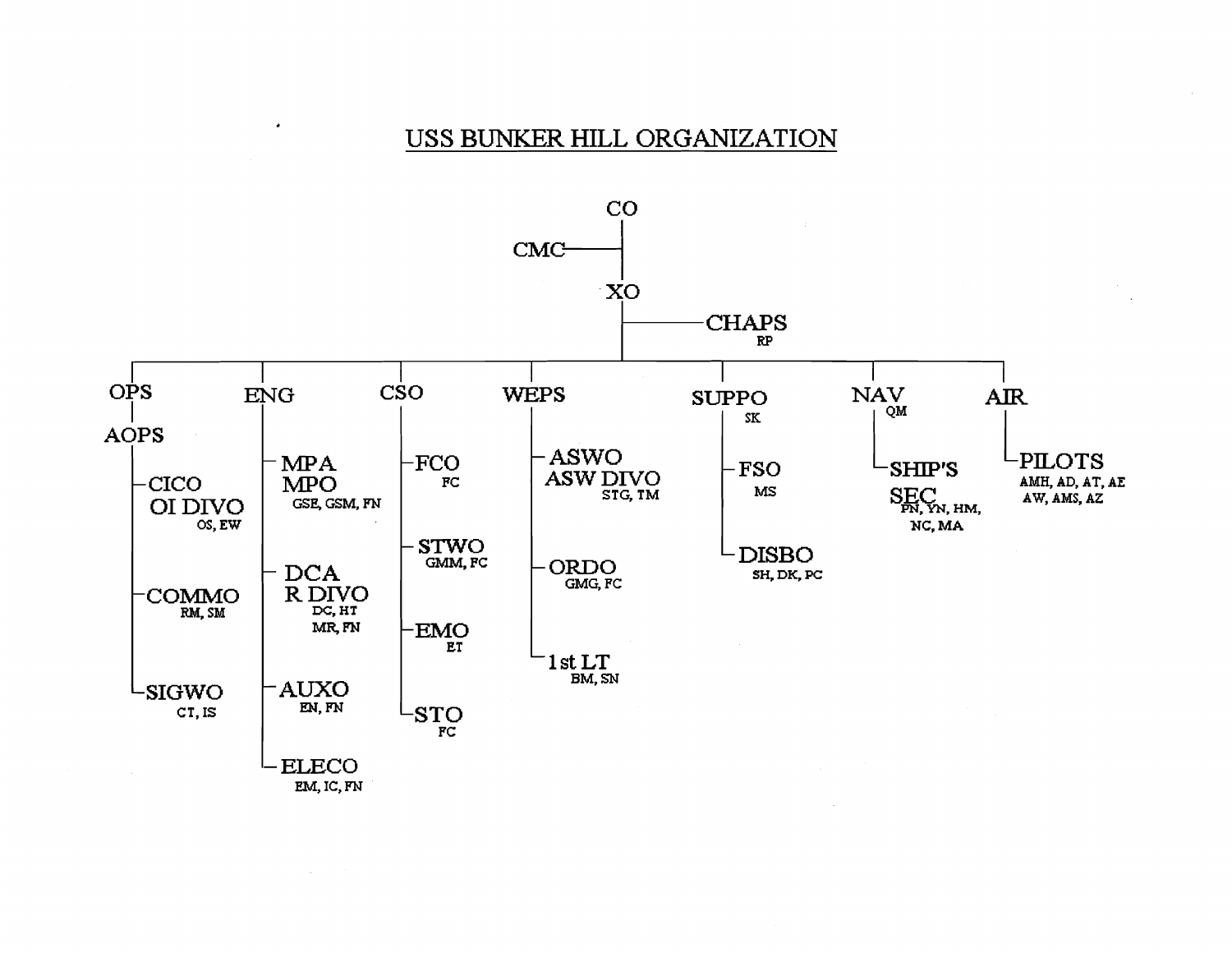# OFFICERS OF **THE USS BUNKER** HILL

Executive Officer

Chaplain

Combat Systems Officer

Electronic Material Officer Fire Control Officer

Strike Warfare Officer

System Test Officer

Engineer Officer Auxiliaries Officer

Damage Control Assistant

Electrical Officer

Main Propulsion Officer

Main Propulsion Assistant Repair Division Officer

Navigator Ship's Secretary

Operations Officer LT

Assistant Operations Officer CWO3

Combat Information Center Officer<br>
Communications Officer LT Communications Officer LT ENS

# Commanding Officer CAPT G. W. Schnurrpusch

CDR J. W. Bolin LCDR M. B. Yonehiro  $(11/95)$ 

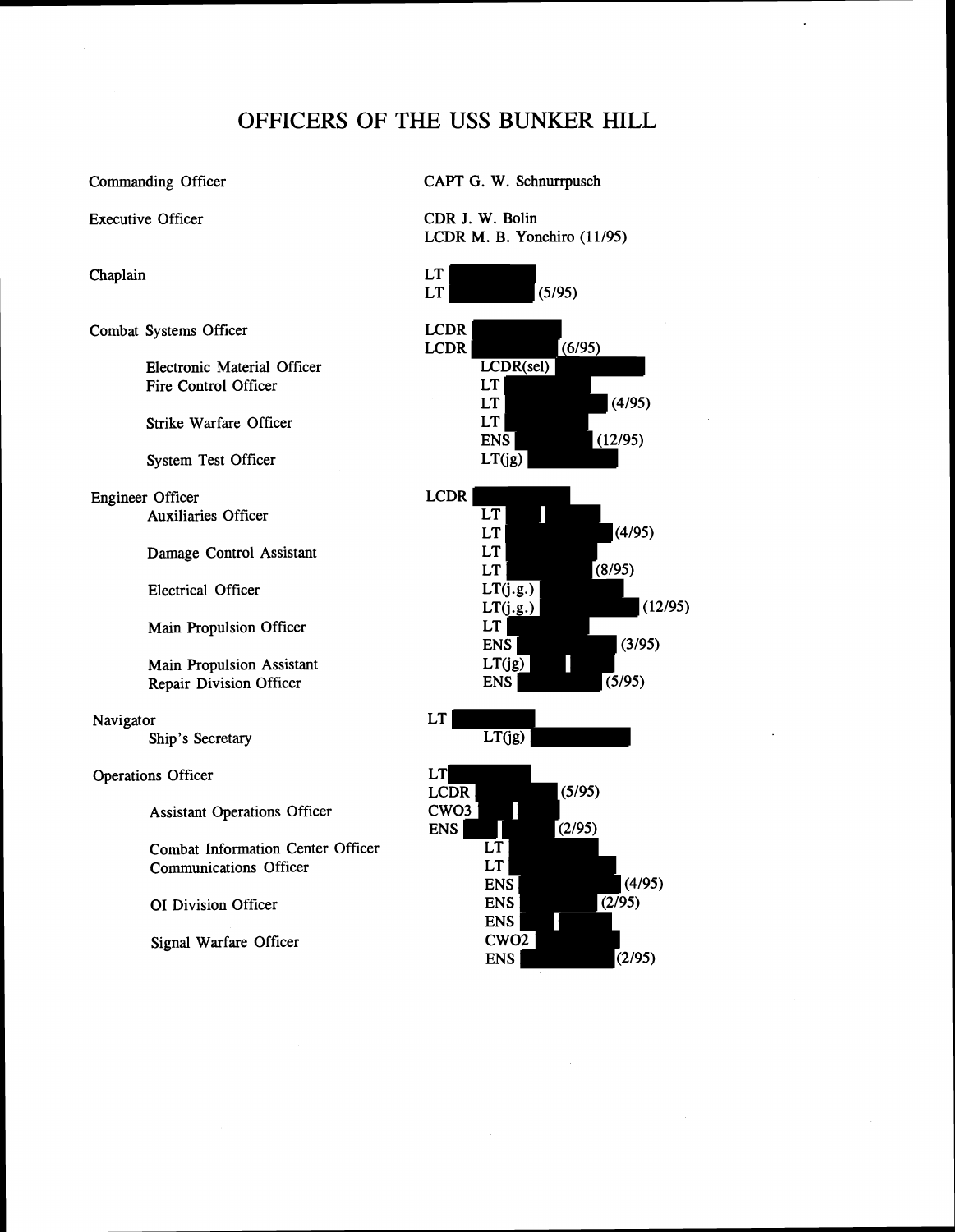| Supply Officer                          | <b>LCDR</b> |        |
|-----------------------------------------|-------------|--------|
| Disbursing/ Sales Officer               | LT          |        |
|                                         | LT          | (2/95) |
| Food Services Officer                   | LT(ig)      |        |
|                                         | LT          | (1/95) |
| Weapons Officer                         | <b>LCDR</b> |        |
|                                         | LCDR(self)  | (6/95) |
| Anti-Submarine Warfare Officer          |             |        |
| Anti-Submarine Warfare Division Officer | <b>ENS</b>  | (2/95) |
| <b>First Lieutenant</b>                 | LT(ig)      |        |
|                                         | <b>ENS</b>  | (3/95) |
| Ordnance Officer                        | ENS         |        |

 $\label{eq:2.1} \frac{1}{\sqrt{2}}\left(\frac{1}{\sqrt{2}}\right)^{2} \left(\frac{1}{\sqrt{2}}\right)^{2} \left(\frac{1}{\sqrt{2}}\right)^{2} \left(\frac{1}{\sqrt{2}}\right)^{2} \left(\frac{1}{\sqrt{2}}\right)^{2} \left(\frac{1}{\sqrt{2}}\right)^{2} \left(\frac{1}{\sqrt{2}}\right)^{2} \left(\frac{1}{\sqrt{2}}\right)^{2} \left(\frac{1}{\sqrt{2}}\right)^{2} \left(\frac{1}{\sqrt{2}}\right)^{2} \left(\frac{1}{\sqrt{2}}\right)^{2} \left(\$ 

 $\label{eq:2.1} \frac{1}{\sqrt{2}}\int_{\mathbb{R}^3}\frac{1}{\sqrt{2}}\left(\frac{1}{\sqrt{2}}\right)^2\left(\frac{1}{\sqrt{2}}\right)^2\left(\frac{1}{\sqrt{2}}\right)^2\left(\frac{1}{\sqrt{2}}\right)^2\left(\frac{1}{\sqrt{2}}\right)^2.$